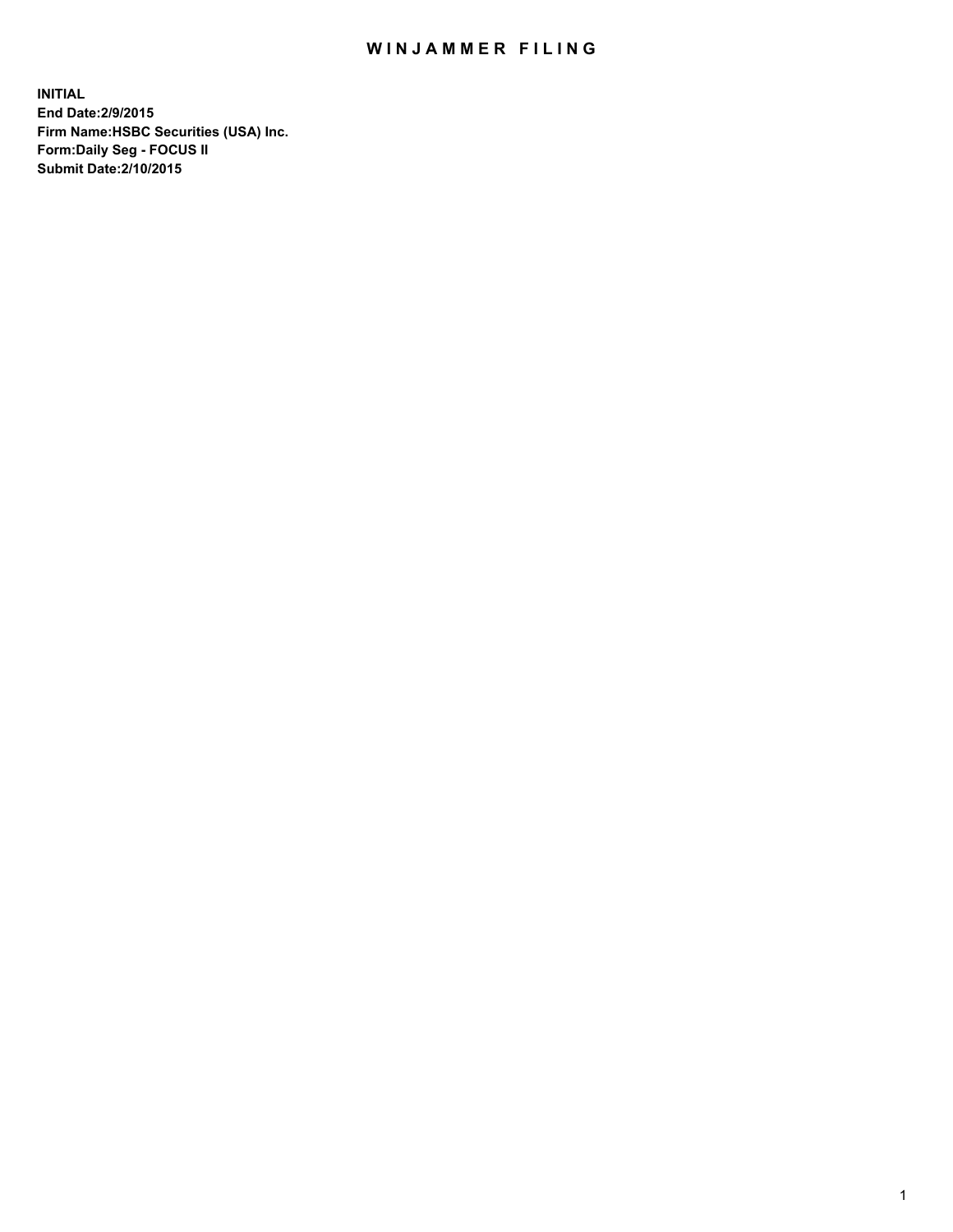## **INITIAL End Date:2/9/2015 Firm Name:HSBC Securities (USA) Inc. Form:Daily Seg - FOCUS II Submit Date:2/10/2015 Daily Segregation - Cover Page**

| Name of Company<br><b>Contact Name</b><br><b>Contact Phone Number</b><br><b>Contact Email Address</b>                                                                                                                                                                                                                         | <b>HSBC Securities (USA) Inc.</b><br>Steven richardson<br>212-525-6445<br>steven.richardson@us.hsbc.com |
|-------------------------------------------------------------------------------------------------------------------------------------------------------------------------------------------------------------------------------------------------------------------------------------------------------------------------------|---------------------------------------------------------------------------------------------------------|
| FCM's Customer Segregated Funds Residual Interest Target (choose one):<br>a. Minimum dollar amount: ; or<br>b. Minimum percentage of customer segregated funds required:% ; or<br>c. Dollar amount range between: and; or<br>d. Percentage range of customer segregated funds required between: % and %.                      | 50,000,000<br><u>0</u><br>0 <sub>0</sub><br>0 <sub>0</sub>                                              |
| FCM's Customer Secured Amount Funds Residual Interest Target (choose one):<br>a. Minimum dollar amount: ; or<br>b. Minimum percentage of customer secured funds required:%; or<br>c. Dollar amount range between: and; or<br>d. Percentage range of customer secured funds required between:% and%.                           | 10,000,000<br>0 <sub>0</sub><br>0 <sub>0</sub>                                                          |
| FCM's Cleared Swaps Customer Collateral Residual Interest Target (choose one):<br>a. Minimum dollar amount: ; or<br>b. Minimum percentage of cleared swaps customer collateral required:%; or<br>c. Dollar amount range between: and; or<br>d. Percentage range of cleared swaps customer collateral required between:% and%. | 30,000,000<br>0 <sub>0</sub><br>00                                                                      |

Attach supporting documents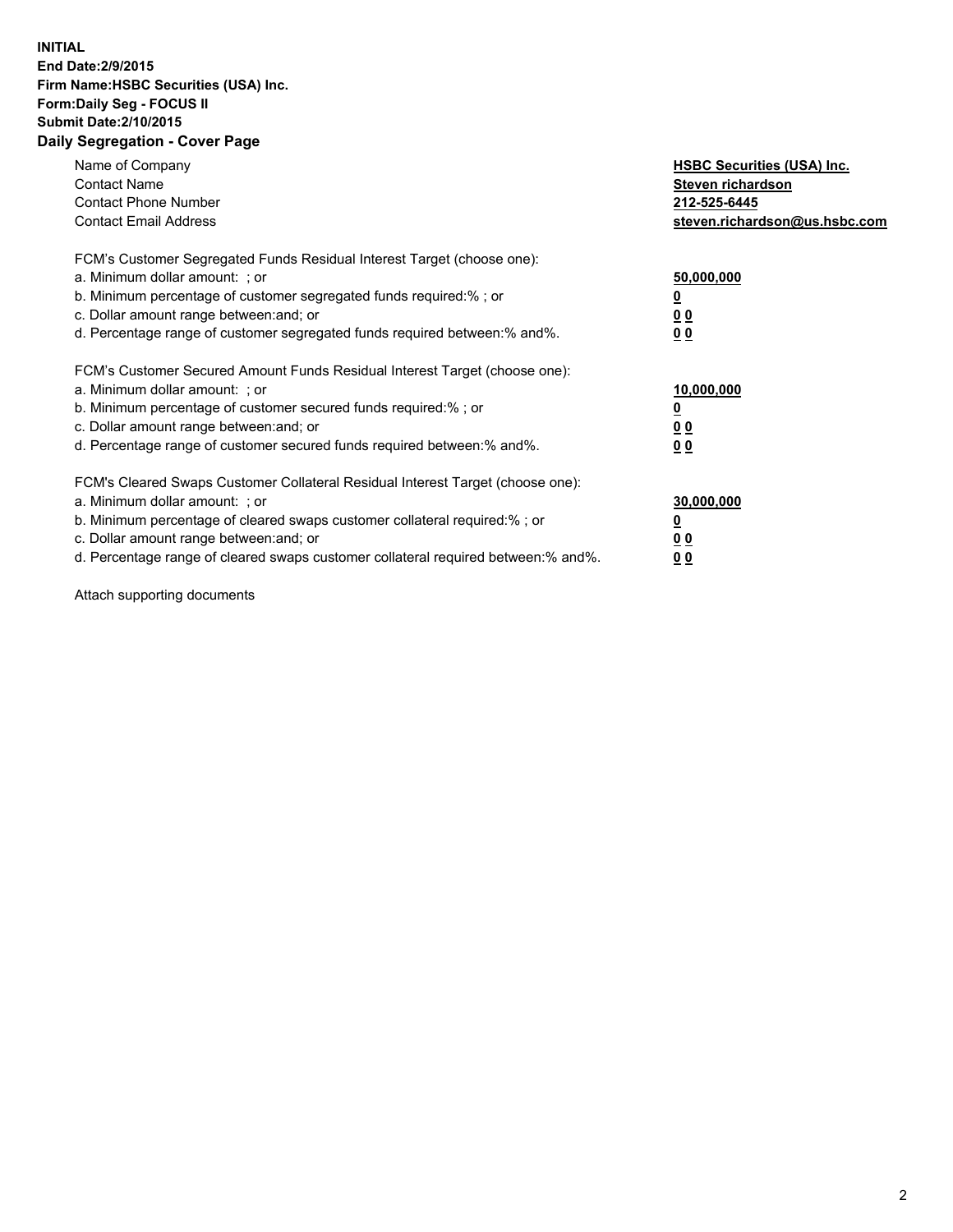**INITIAL End Date:2/9/2015 Firm Name:HSBC Securities (USA) Inc. Form:Daily Seg - FOCUS II Submit Date:2/10/2015 Daily Segregation - Secured Amounts**

Foreign Futures and Foreign Options Secured Amounts Amount required to be set aside pursuant to law, rule or regulation of a foreign government or a rule of a self-regulatory organization authorized thereunder **0** [7305] 1. Net ledger balance - Foreign Futures and Foreign Option Trading - All Customers A. Cash **74,338,956** [7315] B. Securities (at market) **33,800,912** [7317] 2. Net unrealized profit (loss) in open futures contracts traded on a foreign board of trade **45,145,383** [7325] 3. Exchange traded options a. Market value of open option contracts purchased on a foreign board of trade **0** [7335] b. Market value of open contracts granted (sold) on a foreign board of trade **0** [7337] 4. Net equity (deficit) (add lines 1. 2. and 3.) **153,285,251** [7345] 5. Account liquidating to a deficit and account with a debit balances - gross amount **837,929** [7351] Less: amount offset by customer owned securities **-828,613** [7352] **9,316** [7354] 6. Amount required to be set aside as the secured amount - Net Liquidating Equity Method (add lines 4 and 5) **153,294,567** [7355] 7. Greater of amount required to be set aside pursuant to foreign jurisdiction (above) or line 6. **153,294,567** [7360] FUNDS DEPOSITED IN SEPARATE REGULATION 30.7 ACCOUNTS 1. Cash in banks A. Banks located in the United States **46,950,612** [7500] B. Other banks qualified under Regulation 30.7 **0** [7520] **46,950,612** [7530] 2. Securities A. In safekeeping with banks located in the United States **78,800,912** [7540] B. In safekeeping with other banks qualified under Regulation 30.7 **0** [7560] **78,800,912** [7570] 3. Equities with registered futures commission merchants A. Cash **0** [7580] B. Securities **0** [7590] C. Unrealized gain (loss) on open futures contracts **0** [7600] D. Value of long option contracts **0** [7610] E. Value of short option contracts **0** [7615] **0** [7620] 4. Amounts held by clearing organizations of foreign boards of trade A. Cash **0** [7640] B. Securities **0** [7650] C. Amount due to (from) clearing organization - daily variation **0** [7660] D. Value of long option contracts **0** [7670] E. Value of short option contracts **0** [7675] **0** [7680] 5. Amounts held by members of foreign boards of trade A. Cash **28,305,373** [7700] B. Securities **0** [7710] C. Unrealized gain (loss) on open futures contracts **45,145,383** [7720] D. Value of long option contracts **0** [7730] E. Value of short option contracts **0** [7735] **73,450,756** [7740] 6. Amounts with other depositories designated by a foreign board of trade **0** [7760] 7. Segregated funds on hand **0** [7765] 8. Total funds in separate section 30.7 accounts **199,202,280** [7770] 9. Excess (deficiency) Set Aside for Secured Amount (subtract line 7 Secured Statement Page 1 from Line 8) **45,907,713** [7380] 10. Management Target Amount for Excess funds in separate section 30.7 accounts **29,938,223** [7780] 11. Excess (deficiency) funds in separate 30.7 accounts over (under) Management Target **15,969,490** [7785]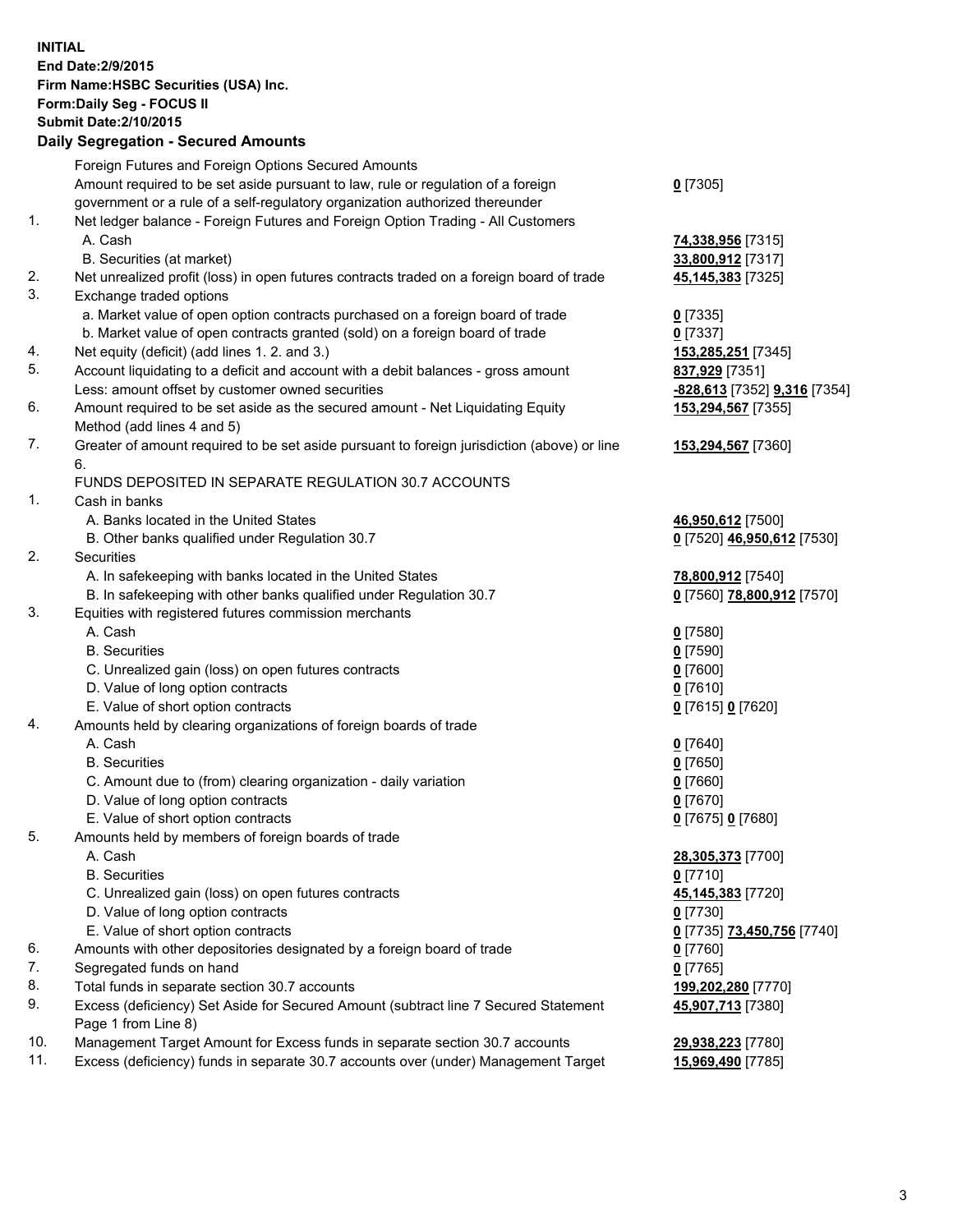|     | <b>INITIAL</b>                                                                                 |                              |  |  |
|-----|------------------------------------------------------------------------------------------------|------------------------------|--|--|
|     | End Date: 2/9/2015                                                                             |                              |  |  |
|     | Firm Name: HSBC Securities (USA) Inc.                                                          |                              |  |  |
|     | Form: Daily Seg - FOCUS II                                                                     |                              |  |  |
|     | <b>Submit Date: 2/10/2015</b>                                                                  |                              |  |  |
|     | <b>Daily Segregation - Segregation Statement</b>                                               |                              |  |  |
|     | SEGREGATION REQUIREMENTS(Section 4d(2) of the CEAct)                                           |                              |  |  |
| 1.  | Net ledger balance                                                                             |                              |  |  |
|     | A. Cash                                                                                        | 206,635,376 [7010]           |  |  |
|     | B. Securities (at market)                                                                      | 649,727,645 [7020]           |  |  |
| 2.  | Net unrealized profit (loss) in open futures contracts traded on a contract market             | 182,465,180 [7030]           |  |  |
| 3.  | Exchange traded options                                                                        |                              |  |  |
|     | A. Add market value of open option contracts purchased on a contract market                    | 107,902,299 [7032]           |  |  |
|     | B. Deduct market value of open option contracts granted (sold) on a contract market            | -9,921,771 [7033]            |  |  |
| 4.  | Net equity (deficit) (add lines 1, 2 and 3)                                                    | 1,136,808,729 [7040]         |  |  |
| 5.  | Accounts liquidating to a deficit and accounts with                                            |                              |  |  |
|     | debit balances - gross amount                                                                  | 1,693,020 [7045]             |  |  |
|     | Less: amount offset by customer securities                                                     | -1,692,911 [7047] 109 [7050] |  |  |
| 6.  | Amount required to be segregated (add lines 4 and 5)                                           | 1,136,808,838 [7060]         |  |  |
|     | FUNDS IN SEGREGATED ACCOUNTS                                                                   |                              |  |  |
| 7.  | Deposited in segregated funds bank accounts                                                    |                              |  |  |
|     | A. Cash                                                                                        | 21,109,752 [7070]            |  |  |
|     | B. Securities representing investments of customers' funds (at market)                         | $0$ [7080]                   |  |  |
|     | C. Securities held for particular customers or option customers in lieu of cash (at            | 69,555,110 [7090]            |  |  |
|     | market)                                                                                        |                              |  |  |
| 8.  | Margins on deposit with derivatives clearing organizations of contract markets                 |                              |  |  |
|     | A. Cash                                                                                        | 241,620,154 [7100]           |  |  |
|     | B. Securities representing investments of customers' funds (at market)                         | 234,205,716 [7110]           |  |  |
|     | C. Securities held for particular customers or option customers in lieu of cash (at            | 580,172,536 [7120]           |  |  |
|     | market)                                                                                        |                              |  |  |
| 9.  | Net settlement from (to) derivatives clearing organizations of contract markets                | -26,363,806 [7130]           |  |  |
| 10. | Exchange traded options                                                                        |                              |  |  |
|     | A. Value of open long option contracts                                                         | 107,902,299 [7132]           |  |  |
|     | B. Value of open short option contracts                                                        | -9,921,771 [7133]            |  |  |
| 11. | Net equities with other FCMs                                                                   |                              |  |  |
|     | A. Net liquidating equity                                                                      | 23,043,256 [7140]            |  |  |
|     | B. Securities representing investments of customers' funds (at market)                         | $0$ [7160]                   |  |  |
|     | C. Securities held for particular customers or option customers in lieu of cash (at<br>market) | $0$ [7170]                   |  |  |
| 12. | Segregated funds on hand                                                                       | $0$ [7150]                   |  |  |
| 13. | Total amount in segregation (add lines 7 through 12)                                           | 1,241,323,246 [7180]         |  |  |
| 14. | Excess (deficiency) funds in segregation (subtract line 6 from line 13)                        | 104,514,408 [7190]           |  |  |
| 15. | Management Target Amount for Excess funds in segregation                                       | 50,000,000 [7194]            |  |  |
| 16. | Excess (deficiency) funds in segregation over (under) Management Target Amount                 | 54,514,408 [7198]            |  |  |

Excess